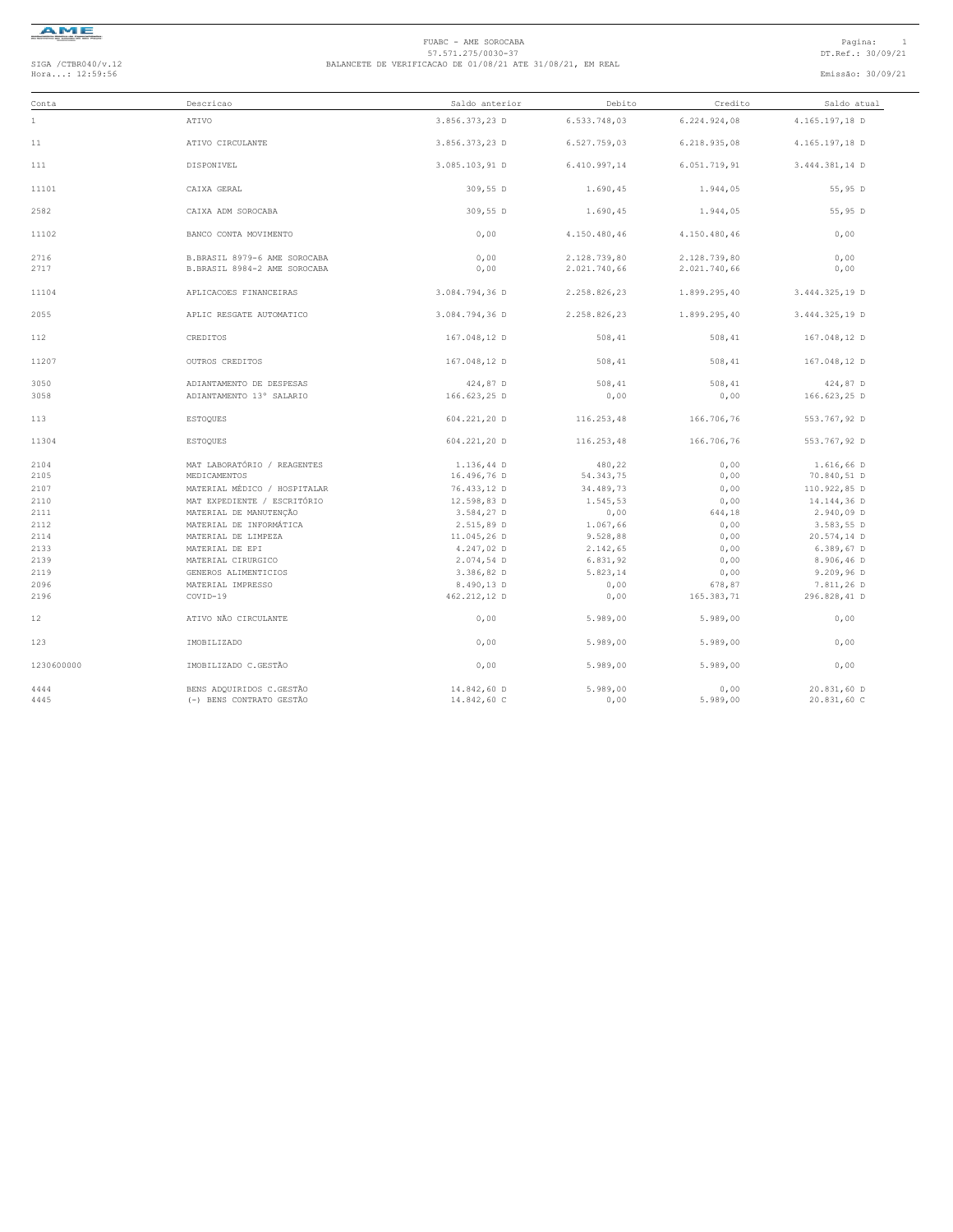

# FUABC - AME SOROCABA<br>57.571.275/0030-37<br>Hora...: 12:59:57 DT.Ref.: 30/09/21 BALANCETE DE VERIFICACAO DE 01/08/21 ATE 31/08/21, EM REAL<br>Hora...: 12:59:57 Emissão: 30/09/21

| Conta | Descricao                              | Saldo anterior | Debito       | Credito      | Saldo atual    |
|-------|----------------------------------------|----------------|--------------|--------------|----------------|
| 2     | PASSIVO                                | 2.144.978,50 C | 2.059.266.32 | 2.256.519.21 | 2.342.231,39 C |
| 21    | PASSIVO CIRCULANTE                     | 1.497.151,32 C | 2.059.266,32 | 2.256.519,21 | 1.694.404,21 C |
| 211   | EXIGIVEL A CURTO PRAZO                 | 1.497.151,32 C | 2.059.266,32 | 2.256.519,21 | 1.694.404,21 C |
| 21102 | OBRIGAÇÕES C/FORNECEDORES              | 178.117,29 C   | 1.146.341,65 | 1.193.988,51 | 225.764,15 C   |
| 5086  | FORNECEDOR / PREST.SERVICOS            | 178.117,29 C   | 1.146.341,65 | 1.193.988,51 | 225.764,15 C   |
| 21103 | OBRIGAÇÕES FISCAIS C/ FORNECEDORES     | 25.839.94 C    | 41,106,60    | 42.910.68    | 27.644,02 C    |
| 5018  | IRRF S/ ALUGUÉIS E ROYALTIES           | 0,00           | 0,00         | 2.975,14     | 2.975,14 C     |
| 5019  | IRRF S/SERVICO A RECOLHER              | 4.730,38 C     | 9.976,34     | 9.652,78     | 4.406,82 C     |
| 5058  | INSS S/SERVICO A RECOLHER              | 66,00 C        | 96,80        | 96,80        | 66,00 C        |
| 5091  | ISSON S/SERVICO A RECOLHER             | 6.274,08 C     | 0,00         | 0,00         | 6.274,08 C     |
| 5093  | COFINS S/SERVICO A RECOLHER            | 14.769,48 C    | 31.033,46    | 30.185,96    | 13.921,98 C    |
| 21104 | OBRIGAÇÕES COM PESSOAL                 | 936.399,57 C   | 689.728,52   | 833.815,72   | 1.080.486,77 C |
| 5002  | SALARIOS A PAGAR                       | 0,00           | 630.190,61   | 630.190,62   | $0,01$ C       |
| 5037  | PENSÃO ALIMENTICIA A PAGAR             | 0,00           | 2.500,10     | 2.500, 10    | 0,00           |
| 5064  | RESCISÃO DE CONTRATO A PAGAR           | 0,00           | 5.480,28     | 5.480,28     | 0,00           |
| 5022  | PROVISAO DE FERIAS                     | 842.358,40 C   | 44.949,25    | 128.652,01   | 926.061,16 C   |
| 5026  | PROVISAO 13° SALARIO                   | 94.041,17 C    | 6.608,28     | 66.992,71    | 154.425,60 C   |
| 21105 | OBRIGAÇÕES SOCIAIS C/PESSOAL           | 90.028,43 C    | 97.854,88    | 101.639,11   | 93.812,66 C    |
| 5054  | IRRF S/FOLHA A RECOLHER                | 33.977,48 C    | 33.977,48    | 40.531.09    | 40.531,09 C    |
| 5080  | CONTRIBUIÇÃO SINDICAL A RECOLHER       | 90,00C         | 0,00         | 0,00         | 90,00 C        |
| 5039  | INSS S/FOLHA A RECOLHER                | 55.960,95 C    | 63.877,40    | 61.108,02    | 53.191,57 C    |
| 21106 | ENCARGOS COM PESSOAL                   | 49.089,85 C    | 62.307,00    | 65.865,71    | 52.648,56 C    |
| 5001  | FGTS S/FOLHA A RECOLHER                | 48.275,53 C    | 61.492,68    | 65.865,71    | 52.648,56 C    |
| 5065  | FGTS S/RESCISÃO DE CONTRATO A RECOLHER | 814,32 C       | 814,32       | 0,00         | 0,00           |
| 21199 | OBRIGAÇÕES DIVERSAS                    | 217.676,24 C   | 21.927,67    | 18.299,48    | 214.048,05 C   |
| 5062  | RATEIO ADM A PAGAR                     | 19.598,97 C    | 19.598,97    | 18.299,48    | 18.299,48 C    |
| 5057  | EMPRESTIMO RECEBIDO ALMOXARIFADO       | 195.748,57 C   | 0,00         | 0,00         | 195.748,57 C   |
| 5032  | TRANSF INTERNAS A PAGAR                | 2.328,70 C     | 2.328,70     | 0,00         | 0,00           |
| 28    | PATRIMONIO LIQUIDO                     | 647.827,18 C   | 0,00         | 0,00         | 647.827,18 C   |
| 281   | PATRIMONIO LIQUIDO                     | 647.827,18 C   | 0,00         | 0,00         | 647.827,18 C   |
| 28101 | PATRIMONIO LIQUIDO                     | 647.827,18 C   | 0,00         | 0,00         | 647.827,18 C   |
| 9900  | PATRIMONIO SOCIAL                      | 1.452.408,08 C | 0.00         | 0,00         | 1.452.408.08 C |
| 9911  | AJUSTE EXERC ANTERIORES                | 804.580,90 D   | 0,00         | 0,00         | 804.580,90 D   |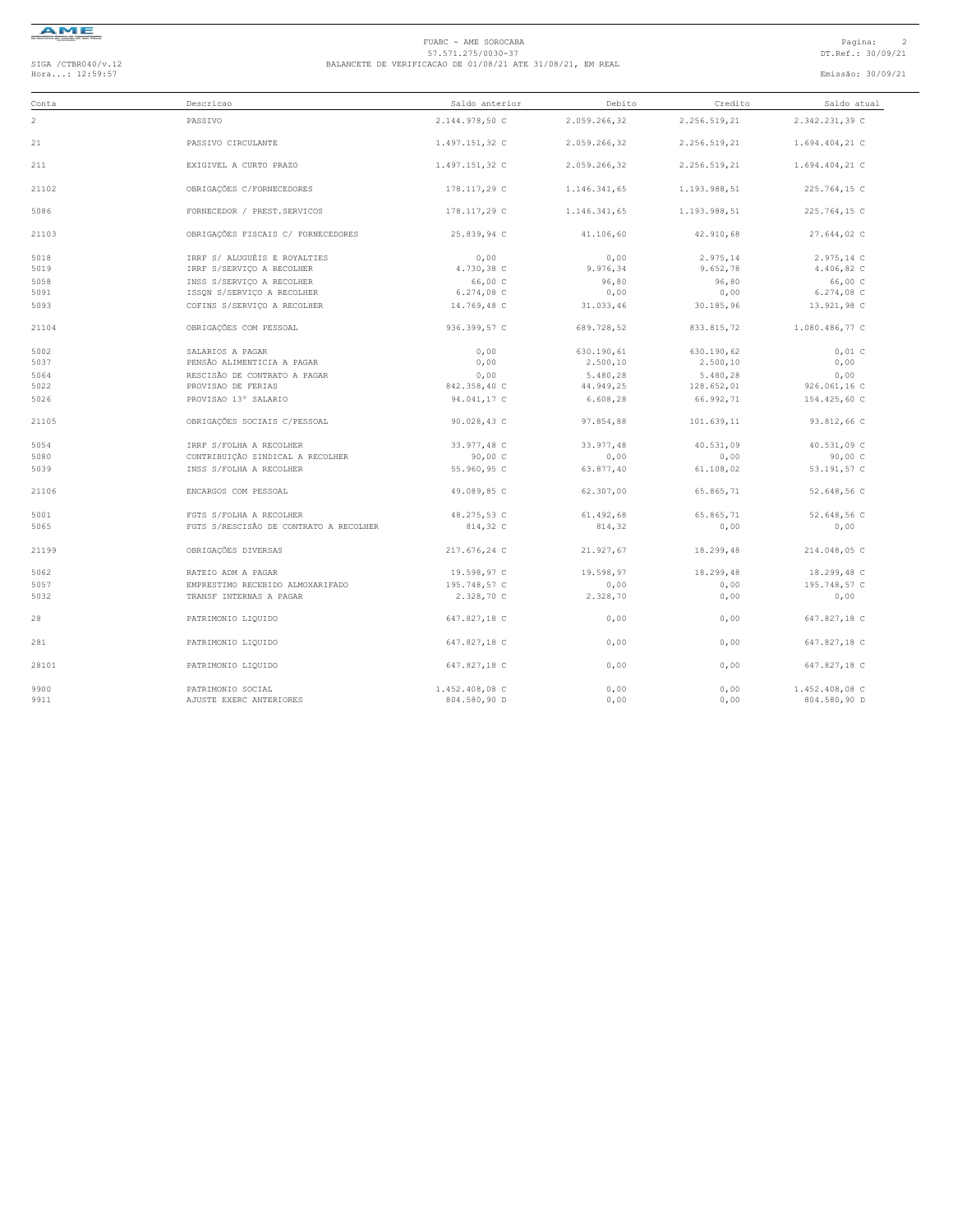

# FUABC - AME SOROCABA<br>57.571.275/0030-37<br>Hora...: 12:59:57 DT.Ref.: 30/09/21 BALANCETE DE VERIFICACAO DE 01/08/21 ATE 31/08/21, EM REAL<br>Hora...: 12:59:57 Emissão: 30/09/21

| Conta | Descricao                 | Saldo anterior  | Debito | Credito      | Saldo atual     |
|-------|---------------------------|-----------------|--------|--------------|-----------------|
| 3     | RECEITAS                  | 13.607.140,22 C | 0,00   | 2.260.911,66 | 15.868.051,88 C |
| 32    | RECEITAS DE SAUDE         | 13.588.210,00 C | 0,00   | 2.250.127,71 | 15.838.337,71 C |
| 323   | CONVENIOS HOSPITALARES    | 8.393.971,07 C  | 0,00   | 1.000.753,31 | 9.394.724,38 C  |
| 32302 | GOVERNO DO ESTADO DE SP   | 8.393.971,07 C  | 0,00   | 1.000.753,31 | 9.394.724,38 C  |
| 6311  | AME SOROCABA              | 8.393.971,07 C  | 0,00   | 1.000.753,31 | 9.394.724,38 C  |
| 324   | RECEITAS PANDEMIAS        | 5.194.238,93 C  | 0,00   | 1.249.374,40 | 6.443.613,33 C  |
| 32401 | ENFRENTAMENTO CORONAVIRUS | 5.194.238,93 C  | 0,00   | 1.249.374,40 | 6.443.613,33 C  |
| 6302  | REPASSE COVID-19          | 5.194.238,93 C  | 0,00   | 1.249.374,40 | 6.443.613,33 C  |
| 33    | RECEITAS FINANCEIRAS      | 17.881,32 C     | 0,00   | 10.417,11    | 28.298,43 C     |
| 331   | APLICAÇÕES FINANCEIRAS    | 17.881,32 C     | 0,00   | 10.417,11    | 28.298,43 C     |
| 33101 | JUROS DE APLICAÇÃO        | 17.881,32 C     | 0,00   | 10.417,11    | 28.298,43 C     |
| 6054  | JUROS DE APLICACAO        | 17.881,32 C     | 0,00   | 10.417,11    | 28.298,43 C     |
| 34    | RECEITAS NÃO OPERACIONAIS | 1.048,90 C      | 0,00   | 366,84       | 1.415,74 C      |
| 341   | REC NÃO ASSISTENCIAIS     | 1.048,90 C      | 0,00   | 366,84       | 1.415,74 C      |
| 34199 | OUTRAS RECEITAS           | 1.048,90 C      | 0,00   | 366,84       | 1.415,74 C      |
| 6009  | DESCONTOS OBTIDOS         | 1.048,90C       | 0,00   | 366,84       | 1.415,74 C      |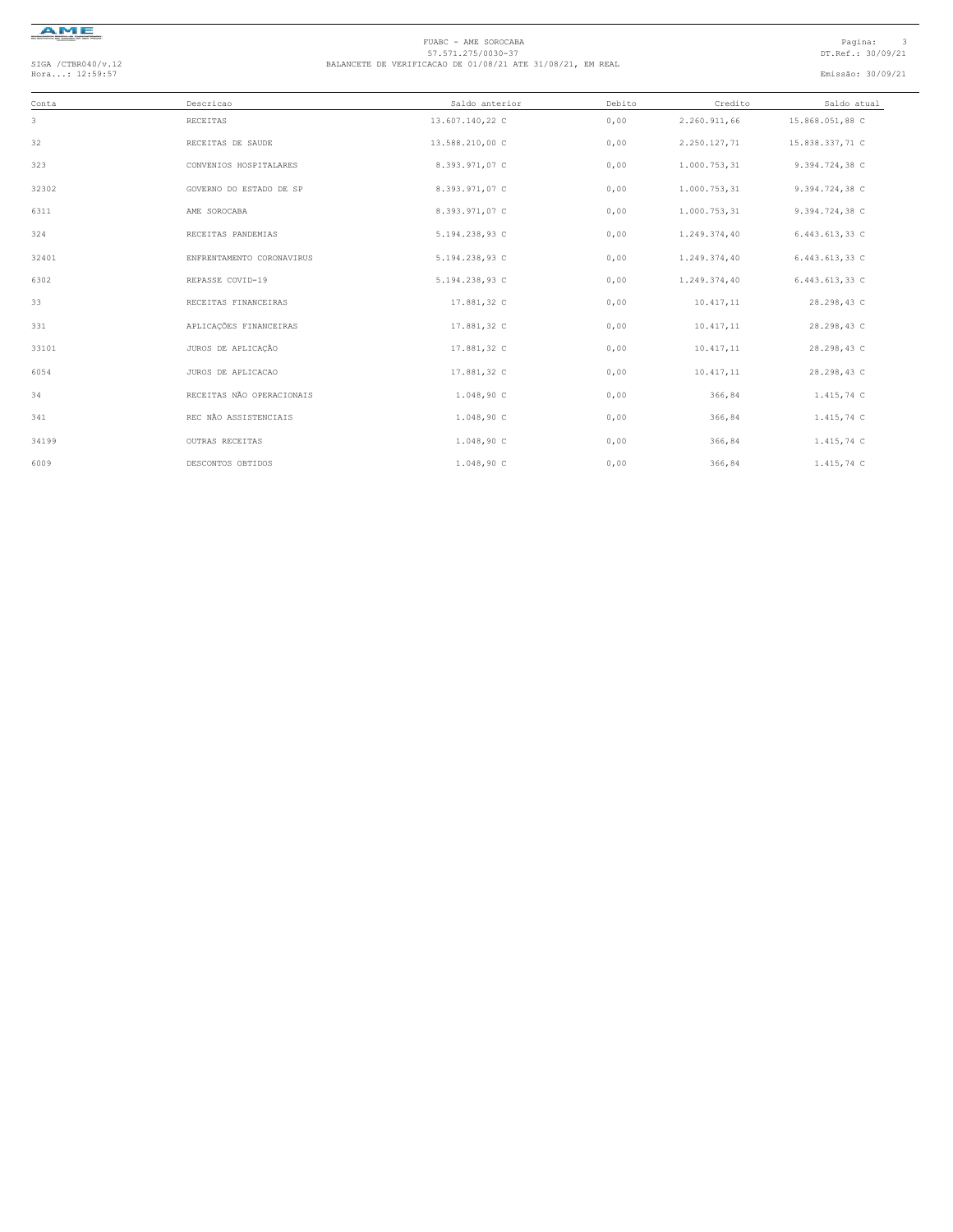

### FUABC - AME SOROCABA<br>57.571.275/0030-37<br>Hora...: 12:59:57 DT.Ref.: 30/09/21 BALANCETE DE VERIFICACAO DE 01/08/21 ATE 31/08/21, EM REAL<br>Hora...: 12:59:57 Emissão: 30/09/21

| Conta        | Descricao                                                | Saldo anterior              | Debito             | Credito           | Saldo atual                 |
|--------------|----------------------------------------------------------|-----------------------------|--------------------|-------------------|-----------------------------|
| 4            | CUSTOS                                                   | 11.895.745,49 D             | 2.326.223,48       | 176.882,88        | 14.045.086,09 D             |
| 41           | DESPESAS OPERACIONAIS                                    | 11.895.745,49 D             | 2.326.223,48       | 176.882,88        | 14.045.086,09 D             |
| 411          | DESPESAS COM MATERIAIS                                   | 1.375.913,54 D              | 298.408,05         | 116.253,49        | 1.558.068,10 D              |
| 41101        | MATERIAL HOSPIT/AMBULAT                                  | 1.248.534,52 D              | 275.102,76         | 105.674,50        | 1.417.962,78 D              |
| 7003         | MATERIAL DE AMBULATORIO                                  | 5.242,54 D                  | 2.400,00           | 0,00              | 7.642,54 D                  |
| 7004         | MATERIAL CIRURGICO                                       | 63.572,88 D                 | 8.547,36           | 6.831,92          | 65.288,32 D                 |
| 7008         | MATERIAL DE LABORATORIO                                  | 3.129,22 D                  | 0,00               | 480,22            | $2.649,00$ D                |
| 7009         | MAT DE LIMPEZA E HIGIENE                                 | 56.088,51 D                 | 10.098,30          | 9.528,88          | 56.657,93 D                 |
| 7011         | UNIFORMES E ROUPARIAS                                    | 624,50 D                    | 886,00             | 0,00              | 1.510,50 D                  |
| 7018<br>7019 | MEDICAMENTOS<br>GASES MEDICINAIS                         | 119.466,41 D<br>16.880,14 D | 8.137,05<br>0,01   | 54.343,75<br>0,00 | 73.259,71 D<br>16.880,15 D  |
| 7025         | INSTRUMENTOS CIRURGICOS                                  | 1.700,00 D                  | 0,00               | 0,00              | $1.700,00$ D                |
| 7033         | MAT MEDICO HOSPITALAR                                    | 243.391,71 D                | 59.531,38          | 34.489,73         | 268.433,36 D                |
| 7035         | NUTRIÇÃO ENTERAL                                         | 512,24 D                    | 0,00               | 0,00              | 512,24 D                    |
| 7036         | ORTESE E PROTESE                                         | 316,30 D                    | 0,00               | 0,00              | 316,30 D                    |
| 7535         | MATERIAL DE HOTELARIA                                    | 1.100,91 D                  | 0,00               | 0,00              | 1.100,91 D                  |
| 7533         | PECAS E ACESSORIOS                                       | $9.042, 51$ D               | 645,89             | 0,00              | 9.688, 40 D                 |
| 7027         | MATERIAL DE ENFERMAGEM                                   | 9.070,94 D                  | 0,00               | 0,00              | 9.070,94 D                  |
| 7037         | MATERIAL DE HIGIENE                                      | 8.122,26 D                  | 0,00               | 0,00              | 8.122,26 D                  |
| 7049         | MATERIAL COVID-19                                        | 710.273,45 D                | 184.856,77         | 0,00              | 895.130,22 D                |
| 41102        | MATERIAL CONSUMO ADMINISTRATIVO                          | 127.379,02 D                | 23.305,29          | 10.578,99         | 140.105,32 D                |
| 7002         | GENEROS ALIMENTICIOS                                     | 31.571,78 D                 | 1.006,54           | 5.823,14          | 26.755,18 D                 |
| 7005         | MATERIAL DE CONSUMO                                      | 12.142,81 D                 | 116,70             | 0,00              | 12.259,51 D                 |
| 7007         | MATERIAL EXPEDIENTES E ESCRITORIOS                       | 43.975,77 D                 | 8.881,02           | 1.545,53          | 51.311,26 D                 |
| 7559         | PLACAS E SINALIZAÇÃO                                     | $1.524,00$ D                | 0,00               | 0,00              | $1.524,00$ D                |
| 7012         | UTENSILIOS DE COPA                                       | 3.038,74 D                  | 1.959,79           | 0,00              | 4.998,53 D                  |
| 7016         | COMBUSTIVEIS E LUBRIFICANTES                             | 200,02 D                    | 342,35             | 0,00              | 542,37 D                    |
| 7020         | MAT PARA INFORMATICA                                     | $9.020,08$ D                | 6.949,42           | 1.067,66          | 14.901.84 D                 |
| 7023         | MAT PREVEN DE ACIDENTES                                  | 4.879,08 D                  | 0,00               | 2.142,65          | 2.736,43 D                  |
| 7024         | MAT INST CONTRA INCENDIO                                 | 1.770,00 D                  | 745,00             | 0,01              | 2.514,99 D                  |
| 7029         | FERRAMENTAS E UTENSILIOS                                 | 614,90 D                    | 452,20             | 0,00              | $1.067, 10$ D               |
| 7030         | APARELHOS ELETR ELETRON                                  | 401,51 D                    | 0,00               | 0,00              | 401,51 D                    |
| 8003         | CONSERVAÇÃO E REPAROS                                    | 12.901,45 D                 | 2.173, 40          | 0,00              | 15.074,85 D                 |
| 7038         | MATERIAL IMPRESSO                                        | 5.338,88 D                  | 678,87             | 0,00              | 6.017,75 D                  |
| 412          | PRESTADORES DE SERVIÇOS                                  | 5.468.755,15 D              | 905.211,12         | 0,06              | 6.373.966,21 D              |
| 41201        | MANUT/PREVENÇÃO / INSTAL                                 | 35.673,40 D                 | 16.730,00          | 0,00              | 52.403,40 D                 |
| 7502         | ACESSORIOS E EQUIPAM HOSPITALAR                          | $1.214,00$ D                | 0,00               | 0,00              | $1.214,00$ D                |
| 7505         | CONS PREDIAL ELETR/HIDR                                  | 2.179,37 D                  | 7.880,00           | 0,00              | 10.059,37 D                 |
| 7506         | CONS MOVEIS E UTENSILIOS                                 | 0,00                        | 2.190,00           | 0,00              | $2.190,00$ D                |
| 7507         | CONSERVAÇÃO DE APARELHOS                                 | 12.556,72 D                 | 3.160,00           | 0,00              | 15.716,72 D                 |
| 7677         | SERV CONSERVACAO E REPAROS                               | 14.524,00 D                 | 3.500,00           | 0,00              | 18.024,00 D                 |
| 7683         | COVID-19                                                 | 5.199,31 D                  | 0,00               | 0,00              | 5.199,31 D                  |
| 41202        | SERVICOS HOSPIT/AMBULAT                                  | 4.106.129,29 D              | 398.551,70         | 0,01              | 4.504.680,98 D              |
| 7520         | SERV TECN HOSPITALARES                                   | 1.779.042,25 D              | 179.926.21         | 0,00              | 1.958.968,46 D              |
| 7537         | TAXA DE REMOÇÃO DE PACIENTES                             | $3.500,00$ D                | 0,00               | 0,00              | $3.500,00$ D                |
| 7547         | LOCAÇÃO DE CILINDROS                                     | 121.955,40 D                | 650,00             | 0,00              | 122.605,40 D                |
| 7562         | SERV FISIOTERAPIA                                        | 26.000,00 D                 | 0,00               | 0,00              | 26.000,00 D                 |
| 7564         | SERV ENDOSCOPIA                                          | 193.500,00 D                | 0,00               | 0,00              | 193.500,00 D                |
| 7567         | SERV VIGILANCIA                                          | 2.015,99 D                  | 0,00               | 0,00              | 2.015,99 D                  |
| 7563         | SERV NEFROLOGIA                                          | 48.795,01 D                 | 5.320,00           | 0,00              | 54.115,01 D                 |
| 7573<br>7589 | SERV CARDIOLOGIA                                         | 237.668,90 D                | 6.535,00<br>727,58 | 0,00              | 244.203,90 D                |
|              | SERV SEGURANÇA TRABALHO<br>SERV LOCAÇÃO EQUIP HOSPITALAR | 15.655,49 D                 |                    | 0,01              | 16.383,06 D                 |
| 7596<br>7612 | SERV OFTALMOLOGIA                                        | 68.729,51 D<br>312.698,59 D | 0,00<br>23.098,91  | 0,00<br>0,00      | 68.729,51 D<br>335.797,50 D |
| 7614         | SERV ANESTESIOLOGIA                                      | 98.159,99 D                 | 6.360,00           | 0,00              | 104.519,99 D                |
| 7621         | SERV ELETRONEUROMIOGRAFIA                                | 85.005,00 D                 | 16.600,00          | 0,00              | 101.605,00 D                |
|              |                                                          |                             |                    |                   |                             |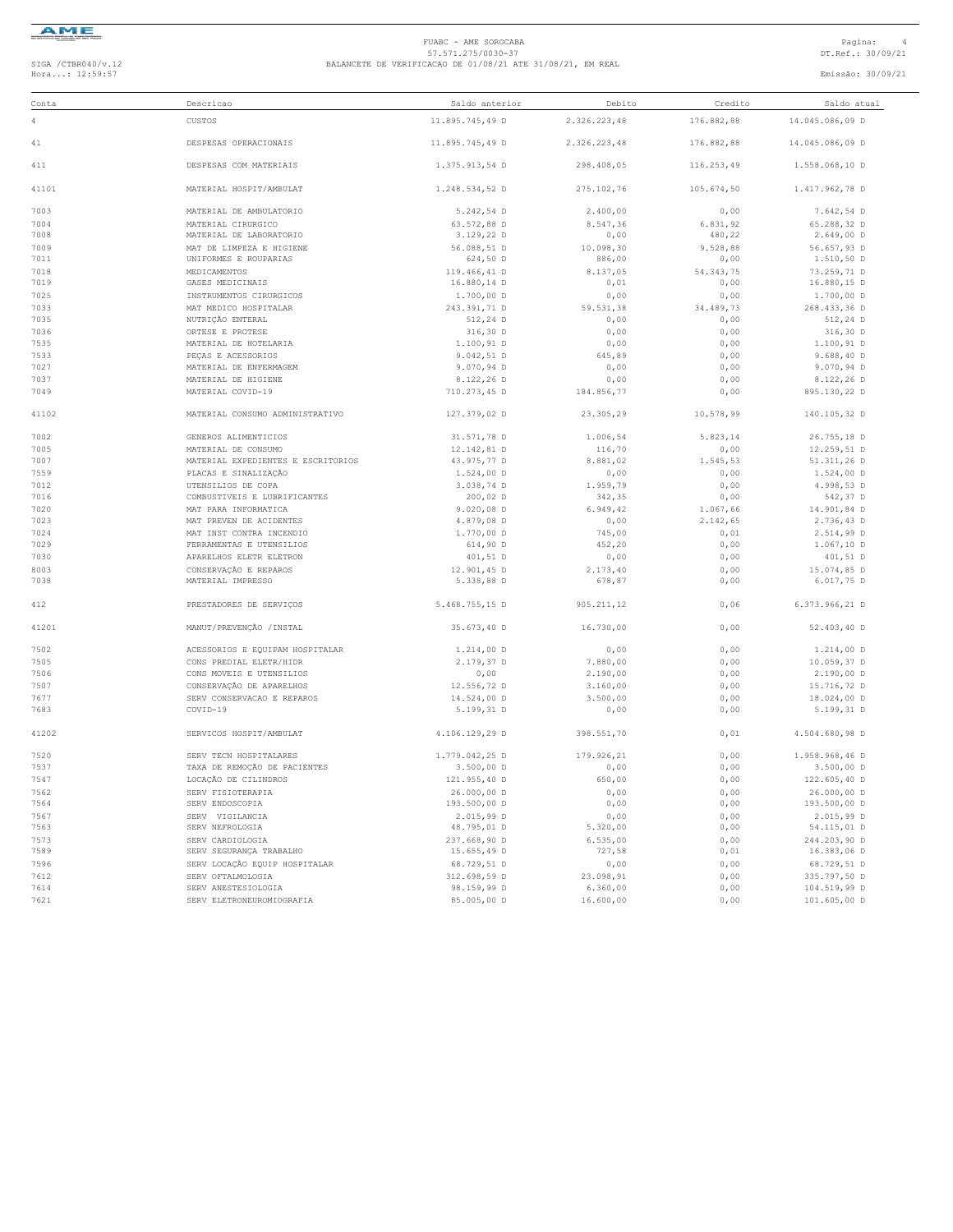

#### FUABC - AME SOROCABA<br>57.571.275/0030-37<br>Hora...: 12:59:58 DT.Ref.: 30/09/21 BALANCETE DE VERIFICACAO DE 01/08/21 ATE 31/08/21, EM REAL<br>Hora...: 12:59:58 Emissão: 30/09/21

| Conta | Descricao                             | Saldo anterior | Debito       | Credito   | Saldo atual    |
|-------|---------------------------------------|----------------|--------------|-----------|----------------|
| 7551  | SERV PNEUMOLOGIA                      | $0,01$ D       | 5.775,00     | 0,00      | 5.775,01 D     |
| 7552  | SERV ENDOCRINOLOGIA                   | 119.719,49 D   | 12.220,00    | 0,00      | 131.939,49 D   |
| 7555  |                                       |                |              |           |                |
|       | SERV UROLOGIA                         | 202.585,02 D   | 11.770,00    | 0,00      | 214.355,02 D   |
| 7556  | SERV MASTOLOGIA                       | 66.710,00 D    | 8.110,00     | 0,00      | 74.820,00 D    |
| 7557  | SERV ORTOPEDIA                        | 85.819,97 D    | 4.200,00     | 0,00      | 90.019,97 D    |
| 7571  | SERV DERMATOLOGIA                     | 153.470,00 D   | 6.980,00     | 0,00      | 160.450,00 D   |
| 7572  | SERV OTORRINO                         | 97.455,97 D    | 11.565,00    | 0,00      | 109.020,97 D   |
| 7578  | SERV NEUROLOGIA                       | 89.439,80 D    | 10.345,00    | 0,00      | 99.784,80 D    |
| 7604  | SERV GASTROENTEROLOGIA                | 53.079,00 D    | 5.699,00     | 0,00      | 58.778,00 D    |
| 7647  | SERV GINECOLOGIA                      | 10.600,00 D    | 11.720,00    | 0,00      | 22.320,00 D    |
| 7684  | SERV COVID-19                         | 234.523,90 D   | 70.950,00    | 0,00      | 305.473,90 D   |
| 41203 | APOIO TECNICO                         | 811.426,57 D   | 442.044,58   | 0,04      | 1.253.471,11 D |
| 7583  | SERV MANUTENÇÃO PREDIAL               | 20.320,00 D    | 0,00         | 0,00      | 20.320,00 D    |
| 7586  | SERV LAVANDERIA HOSPITALAR            | 38.702,89 D    | 2.192,08     | 0,01      | 40.894,96 D    |
| 7588  | SERV MOTORISTA                        | 5.808,45 D     | 1.740,93     | 0,00      | 7.549,38 D     |
| 7594  | SERV REFEITORIO                       | 19.134,40 D    | 0,00         | 0,00      | 19.134,40 D    |
| 7628  | SERV ESTERILIZAÇÃO                    | 5.753,60 D     | 1.375,61     | 0,01      | 7.129,20 D     |
|       |                                       |                |              |           |                |
| 7629  | SERV RESIDUO HOSPITALAR               | 13.622,57 D    | 1.681,82     | 0,00      | 15.304,39 D    |
| 7630  | SERV CONTROLE QUALIDADE               | 1.799,22 D     | 87,50        | 0,00      | 1.886,72 D     |
| 7582  | ENGENHARIA CLINICA                    | $1.660,00$ D   | 672,50       | 0,00      | 2.332,50 D     |
| 7581  | SERV DE PORTARIA                      | 980,00 D       | 0,00         | 0,00      | 980,00 D       |
| 7636  | SERV VIGILANCIA                       | 336,00 D       | 336,00       | 0,00      | 672,00 D       |
| 7637  | SERV TELEFONIA                        | 530,00 D       | 0,00         | 0,00      | 530,00 D       |
| 7545  | SERV MANUT EOUIPAMENTOS               | 12.643,14 D    | 650,00       | 0,02      | 13,293,12 D    |
| 7639  | SERV TRATAMENTO DE ÁGUA               | 3.134,68 D     | 1.294,48     | 0,00      | 4.429,16 D     |
| 7640  | SERV LOCAÇÃO EQUIP. INFORMATICA       | 4.660,98 D     | 2.811,47     | 0,00      | 7.472,45 D     |
| 7645  | SERV COLETA RECICLAVEL                | 0,00           | 2.182,17     | 0,00      | 2.182,17 D     |
|       | SERV DESINSETIZAÇÃO E DESRATIZAÇÃO    |                |              |           |                |
| 7650  |                                       | 1.800,00 D     | 600,00       | 0,00      | 2.400,00 D     |
| 7652  | SERV LOCAÇÃO APARELHOS / EQUIPAMENTOS | $5.640,00$ D   | 0,00         | 0,00      | $5.640,00$ D   |
| 7686  | SERV TERCEIROS COVID-19               | 674.900,64 D   | 426.420.02   | 0,00      | 1.101.320,66 D |
| 41204 | SERV ADMINISTRATIVOS                  | 515.525,89 D   | 47.884,84    | 0,01      | 563.410,72 D   |
| 7616  | SERV AUDIT/CONSULT/ASSESSORIA         | 340,00 D       | 0,00         | 0,00      | 340,00 D       |
| 7598  | DESPESAS COM ALUGUEIS                 | 60.554,01 D    | 13.980,00    | 0,00      | 74.534,01 D    |
| 7558  | SERV INFORMAT/PROC. DADOS             | 278.300,27 D   | 13.716,19    | 0,01      | 292.016,45 D   |
| 8001  | DESPESAS COM CONDUÇÃO                 | 3.944,66 D     | 0,00         | 0,00      | 3.944,66 D     |
|       | SERV TEC ADMINISTRATIVA               | 19.477,35 D    |              |           |                |
| 7530  |                                       |                | 1.889,17     | 0,00      | 21.366,52 D    |
| 7531  | REPASSE FUABC                         | 149.069,60 D   | 18.299,48    | 0,00      | 167.369,08 D   |
| 7672  | SERV INTEGRACAO EMPRESA/ESCOLA        | $3.840,00$ D   | 0,00         | 0,00      | $3.840,00$ D   |
| 413   | DESPESAS COM PESSOAL                  | 4.766.859,43 D | 1.080.242,53 | 60.629,33 | 5.786.472,63 D |
| 41301 | DESPESAS COM FOLHA DE PAGTO           | 3.795.414,09 D | 734.625,17   | 8.257,48  | 4.521.781,78 D |
| 8521  | DESPESAS COM SALARIOS                 | 3.562.828,03 D | 630.190,62   | 8.257,48  | 4.184.761,17 D |
| 8534  | DESPESA S/ RESCISAO DE CONTRATO       | 151.501,85 D   | 5.480,28     | 0,00      | 156.982,13 D   |
| 7050  | DESPESAS COVID-19                     | 81.084,21 D    | 98.954,27    | 0,00      | 180.038,48 D   |
| 41302 | ENCARGOS COM FOLHA DE PAGAMENTO       | 482.662,68 D   | 261.510,43   | 52.371,85 | 691.801,26 D   |
| 9024  | FGTS S/ FOLHA DE PAGAMENTO            | 277.886,44 D   | 65.865.71    | 0,00      | 343.752,15 D   |
| 8524  | PROVISAO DE FERIAS                    | 37.777,50 D    | 128.652,01   | 44.949,25 | 121.480,26 D   |
| 8525  | PROVISAO 13° SALARIO                  | 94.041,17 D    | 66.992,71    | 6.608,28  | 154.425,60 D   |
| 8535  | FGTS S/ RESCISAO DE CONTRATO          | 72.957,57 D    | 0,00         | 814,32    | 72.143,25 D    |
| 41303 | BENEFICIOS S/ FOLHA DE PAGAMENTO      | 488.782,66 D   | 84.106,93    | 0,00      | 572.889,59 D   |
|       |                                       |                |              |           |                |
| 8510  | VALE TRANSPORTE                       | 92.266,93 D    | 10.895,96    | 0,00      | 103.162,89 D   |
| 8515  | VALE ALIMENTAÇÃO                      | 396.515,73 D   | 73.210,97    | 0,00      | 469.726,70 D   |
| 415   | UTILIDADE PUBLICA                     | 230.234,57 D   | 35.228,64    | 0,00      | 265.463,21 D   |
| 41501 | DESPESA C/UTILIDADE PUBLICA           | 230.234,57 D   | 35.228,64    | 0,00      | 265.463,21 D   |
| 7510  | AGUA E ESGOTO                         | 20.782,35 D    | 6.095, 46    | 0,00      | 26.877,81 D    |
|       |                                       |                |              |           |                |
| 7511  | CORREIOS E TELEGRAFOS                 | $1.621, 26$ D  | 130,45       | 0,00      | 1.751,71 D     |
| 7515  | ENERGIA ELETRICA                      | 193.872,48 D   | 26.860,26    | 0,00      | 220.732,74 D   |